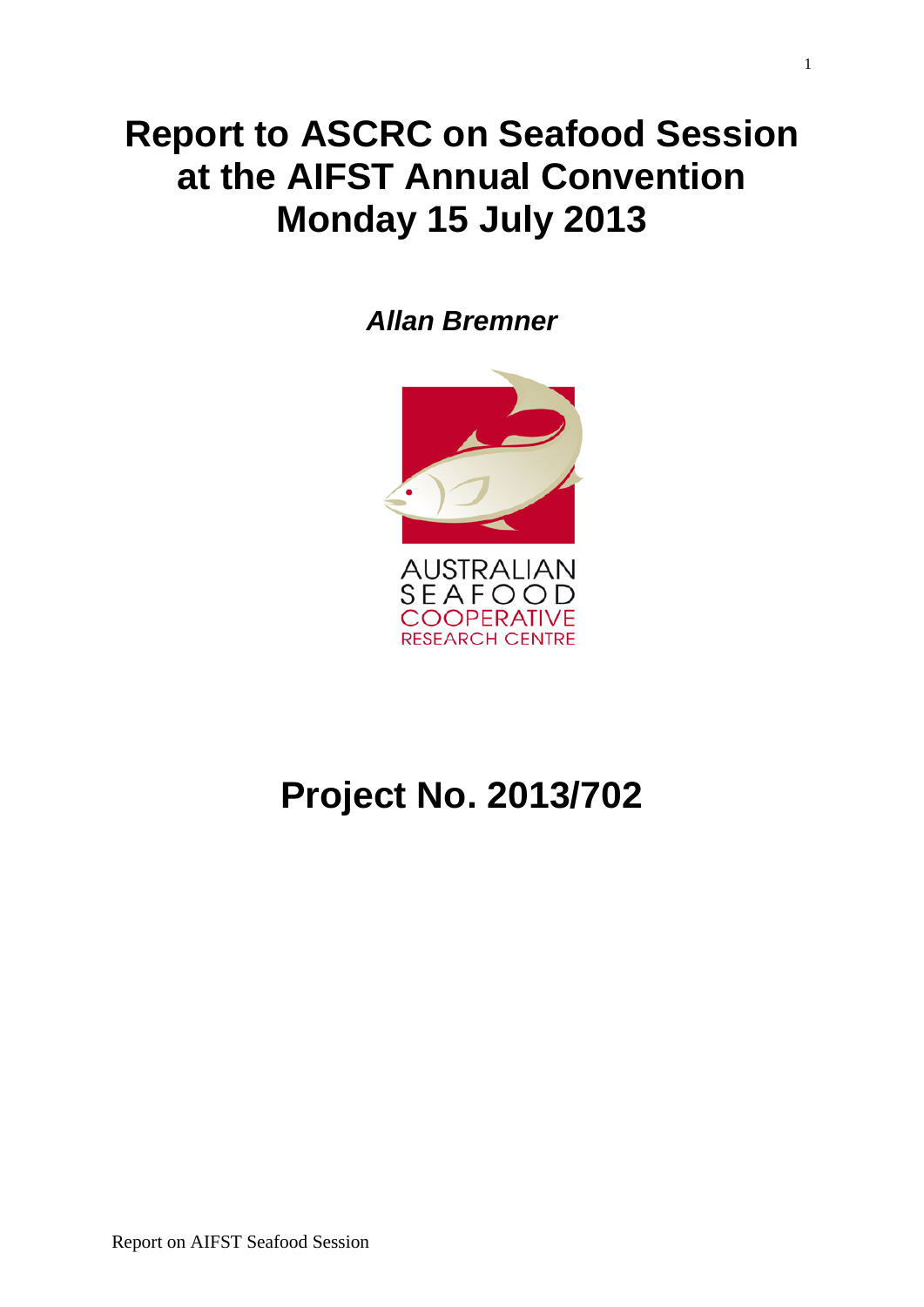

#### *This project was conducted by*

AIFST Inc, T06, 3 Julius Avenue North Ryde NSW 2113 Tel: 02 8399 3996, Fax: 02 8399 3997, Toll free: 1800 816 148

**Copyright, 2013**: The Seafood CRC Company Ltd, the Fisheries Research and Development Corporation and Australian Institute of Food Science and Technology Inc.

This work is copyright. Except as permitted under the Copyright Act 1968 (Cth), no part of this publication may be reproduced by any process, electronic or otherwise, without the specific written permission of the copyright owners. Neither may information be stored electronically in any form whatsoever without such permission.

*The Australian Seafood CRC is established and supported under the Australian Government's Cooperative Research Centres Program. Other investors in the CRC are the Fisheries Research and Development Corporation, Seafood CRC company members, and supporting participants.*

> Office Mark Oliphant Building, Laffer Drive, Bedford Park SA 5042 Postal Box 26, Mark Oliphant Building, Laffer Drive, Bedford Park SA 5042 Tollfree 1300 732 213 Phone 08 8201 7650 Facsimile 08 8201 7659 Website [www.seafoodcrc.com](http://www.seafoodcrc.com/) ABN 51 126 074 048

#### **Important Notice**

Although the Australian Seafood CRC has taken all reasonable care in preparing this report, neither the Seafood CRC nor its officers accept any liability from the interpretation or use of the information set out in this document. Information contained in this document is subject to change without notice.



**Australian Government** 

**Fisheries Research and Development Corporation** 



An Australian Government Initiative

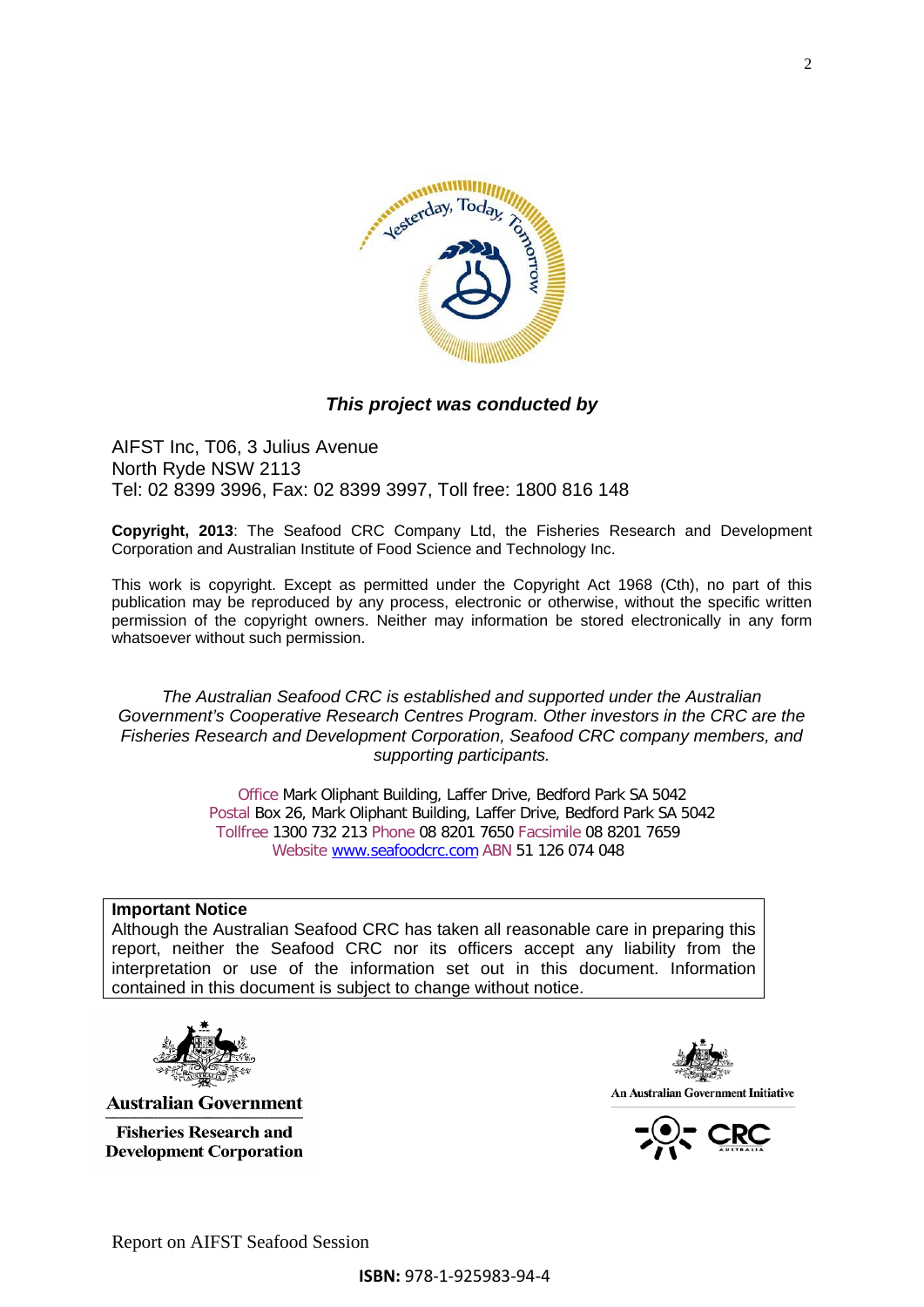### **NON-TECHNICAL SUMMARY**

**PROJECT NO:** 2013/702 Publicity for ASCRC at the 2013 AIFST Annual **Convention** 

**PRINCIPAL INVESTIGATOR**: Allan Bremner (A fellow of AIFST and member of Convention technical committee)

**ADDRESS:** 45/1740 David Low Way, Coolum Beach, QLD 4573

#### **(PROJECT) OBJECTIVES OF RESEARCH TRAVEL GRANT/ INDUSTRY BURSARY**

To provide support to three emerging ASCRC scientists and to publicise their work and hence, the activities of ASCRC to their peers in a wide audience of food scientists, technologists and food manufacturers.

#### **NON TECHNICAL SUMMARY:**

Three budding scientists in ASCRC projects presented their work to a wide audience on 15 July in Brisbane at the 2013 Annual Convention of the Australian Institute of Food Science and Technology Inc., the peak body for food scientists in Australia.

The session, titled 'Value adding seafood through food science', was organised through the Technical Committee, and was chaired by Allan Bremner and 4 speakers covered the allotted time from 1110 until 1245 hrs. The audience ranged from 45-55 persons throughout of whom 33 were asked to answer a questionnaire.

The speakers were:-

• **Graham Fletcher** of NZ Institute for Plant & Food Research who delivered the keynote address "Seafood technology: Where have we been and where are we going' had his travel supported by ASCRC.

He started with statements that at 125 billion \$USD aquaculture in fresh-, brackish- and marine-waters has now exceeded the wild catch. NZ is increasing its tonnage of exports and more mechanised methods of harvesting are being employed. Special emphasis is given to techniques of 'rested harvest' in which a fish with superior flesh qualities is produced by harvesting in ways that minimise the stresses on the fish to provide material for more discriminating markets. Sea transport is limited mainly to frozen product because of the inability to restrict autolytic changes in the flesh whereas bacteria can be inhibited by additives and gas packing. Research into foam boxes made from polylactic acid is promising in delivering packages with as good properties as Styrofoam but which are biodegradable in compost.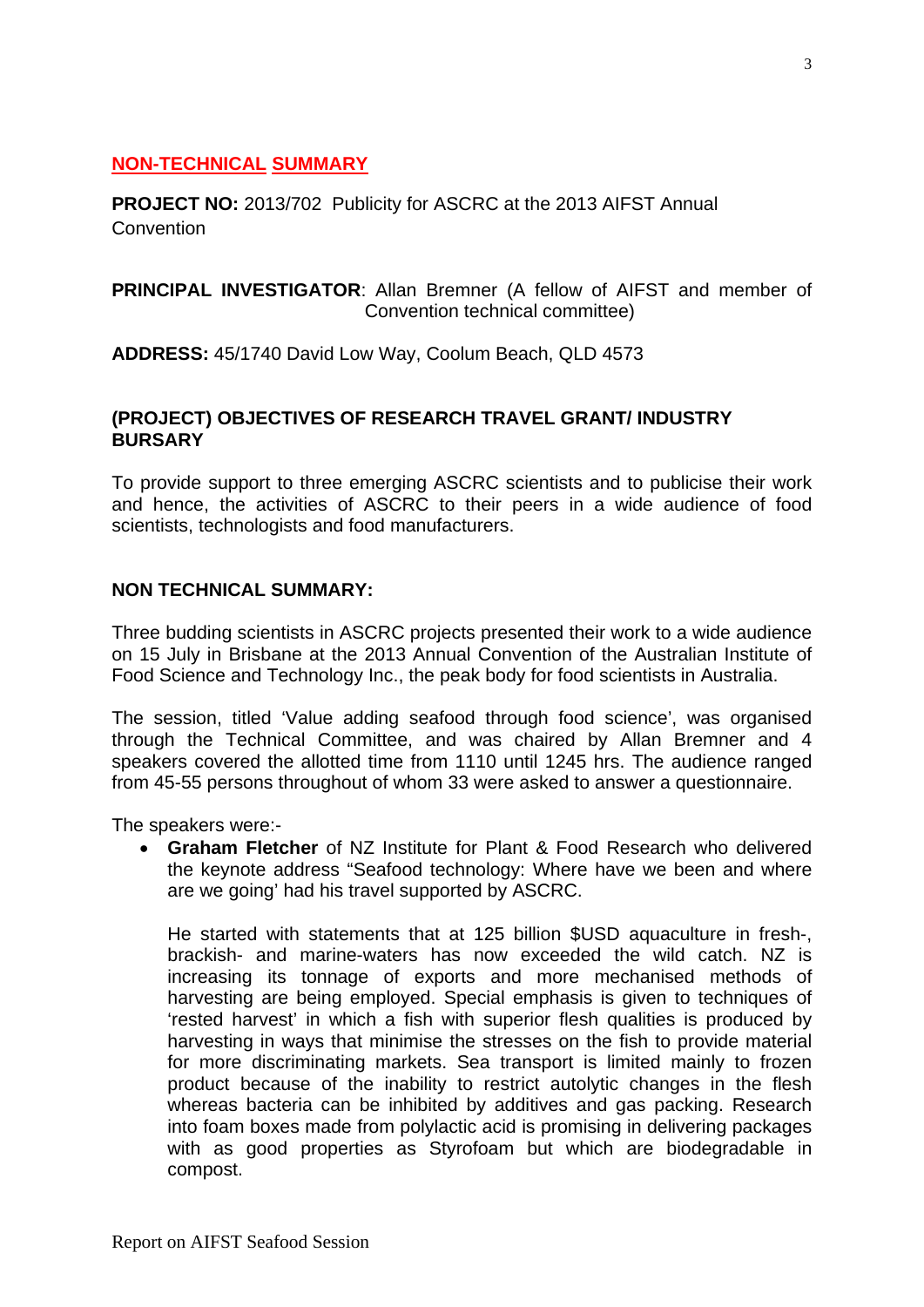In keeping with better handling, flow ice and salt water ice systems to reduce fish temperatures to minus  $0.6\degree$ C reduce deterioration substantially. Quality Index schemes are available for many species and automated NIR/Vis instruments are being investigated for online and at-line rapid assessments. Automatic mussel openers are replacing humans as 28 of these machines can open 90,000 per hour compared with 36 workers who can only open 28,000 per hour. To date automation has mainly been used on high-price species but greater adaptability in softwares and robotics in which operational heads can be exchanged on a prime machine base will provide the diversity to handle different tasks.

Better design of process plants with better fittings, materials, drains (stainless steel pipes) and surfaces allows for far greater sanitary compliance and new factories have nil Listeria counts thus relieving them of an average of 10,000 environmental, product and raw material tests. A complete new factory was cheaper than a patch up, plus the cost of tests!

Combinations of antimicrobial packaging and use of carbon dioxide conveniently generated within the pack can prolong shelf-life in new-style consumer packs.

Studies are underway on by-products from total utilisation of the harvest by biological methods to provide enzymes and extracts that can be used in production of other foods e.g., enzymes to aid cheese processing, or in neutraceutical applications e.g., ACE enzymes to reduce hypertension.

• **Carl Paulo** of Innovative Food Sciences and Technology, DAFF QLD spoke on the ASACRC/APFA funded work on stability of colour in frozen prawns 'Assuring techniques to minimise deterioration in frozen cooked aquacultured prawns.'

He demonstrated that (i) they had developed a superior method for analysing the fractions of Astaxanthin (the pigment responsible for crustacean colour) (ii) that the most sensitive area to monitor the colour was the legs, not the body or head regions (iii) that a thicker glaze preserved the colour for longer (iv) that the free form of trans-astaxanthin was more stable than the cis form or the bound forms (v) that with natural compounds included in the glaze greater colour stability resulted than with commercial glazes (vi) that storage at -30 $\degree$ C results in greater colour stability, grade 10, than at either -20 $\degree$ C grade 7,or on cycling between the two temperatures. At the APFA conference one farmer said that the difference between prawns of colour grade 7 and colour grade 10 would mean a loss of about \$4 per kg.

• **Tom Madigan** of SARDI spoke on his work 'Microbial spoilage of Australian oysters'. The main growing areas are near the Gulf regions of SA, East and North coast of Tasmania and the SE coast from near the NSW/Vic border north to near the NSW/QLD border and both marine and estuarine culture systems are employed. The main market form is in the half shell and this work had the main aims of (i) evaluating the spoilage profile(ii) identifying the main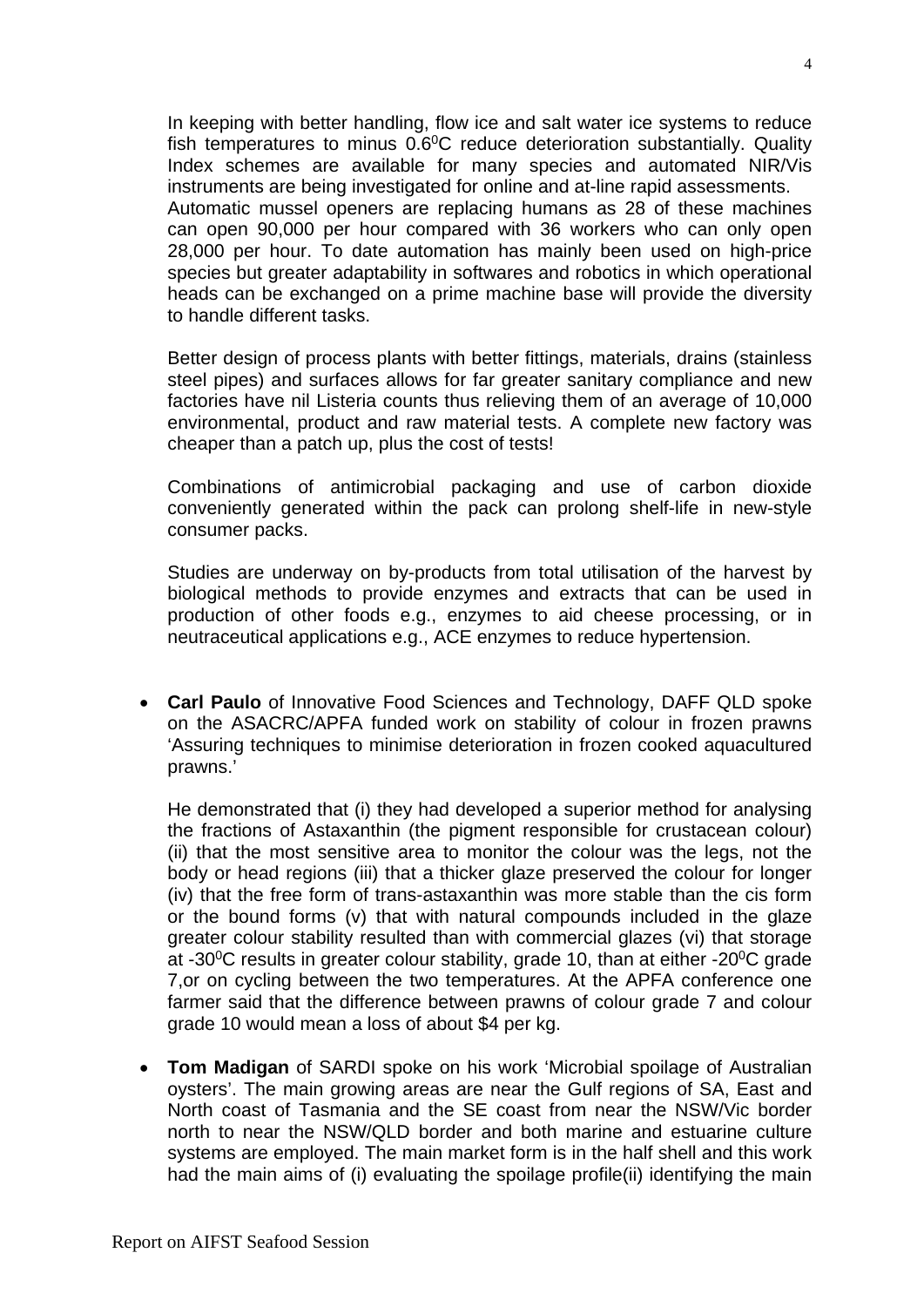spoilage organisms and (iii) seeking suitable indicators by which to evaluate spoilage and was done on both commercial species. Pacific oysters (Coffin Bay SA) and Sydney Rock oysters (Camden Haven, NSW) were stored in the half shell and although Pacifics started at a lower pH (6.28 compared to 6.43 for Sydney Rock) increases followed a similar pattern up to 6 days. Increases in bacterial types were similar during storage and thus were not suitable indicators to differentiate the species or to act as indicator organisms.

Consequently genetic techniques were employed using a well-known 16S RNA gene probe amplified by PCR techniques to uncover presence of cryptic species that do not necessarily grow well using the common plate techniques and hence which grow insufficiently to be purified and identified. The results of sequencing identified 10 families with *Mycoplasmataceae, Vibrionaceae and Alphaprotobacteria* as main components of the microflora of Pacifics and this changed during storage to *Vibrionaceae* (increased),

*Pseudoalteromonadaceae* and *Campylobacteriaceae* at 7 days storage.

Similarly the microflora on Sydney Rocks at the start was comprised of a mostly different set of 11 families mainly of *Psychromonadaceae* and *Spirochetaceae*, but after 7 days the main families were *Vibrionaceae and Pseudoalteromonadaceae.* The differences in the initial flora would be due to the marine environments of harvest but clearly the Vibrios and Pseudoalteromonas becaome the dominant types during storage which outcompete the environmental flora from harvest. Both Vibrio and Pseudoalteromonads are well known spoilage organisms and the species at day 7 were identified as *Vibrio gigantis* (99%) and *Pseudoalteromonas agarivorans (100%)* in both species of oysters!

Scaling plots indicated clear differentiation between oyster species and between storage periods and if these organisms are proven to be the main Specific Spoilage Organisms there is scope for development of gene probes as rapid molecular methods to determine spoilage condition.

• **Rachel Tonkin of Curtin University** presented work titled 'Fish to Dish: Issues and opportunities for the Saddletail Snapper supply chain' and the presentation was true to label. They adopted an approach of 'whole of chain' starting at the boats, through landing and transport, effects of gutting, processing to fillets and then storage in retail display. Temperatures were monitored with logging devices throughout, samples were taken for bacterial total plate counts and for specific microbes and changes were monitored by Quality Index (QI). Both trap and trawl methods of catching were sampled from the early catch and from catches late in the trip.

The temperatures on board boat were well controlled according to the loggers placed in the gill cavity and the catch was soon chilled to  $0^0C$  and kept near this temperature until unloaded when it increased for a short period but not over  $4^{\circ}$ C – indicating expedition and good practice. During the 1200 km trip to Perth the temperature remained slightly below  $0^{\circ}$ C again indicating good practice. However, retail temperature control was nowhere near as good with temperature cycling from about  $2^0C$  to as high as  $8^0C$  and a mean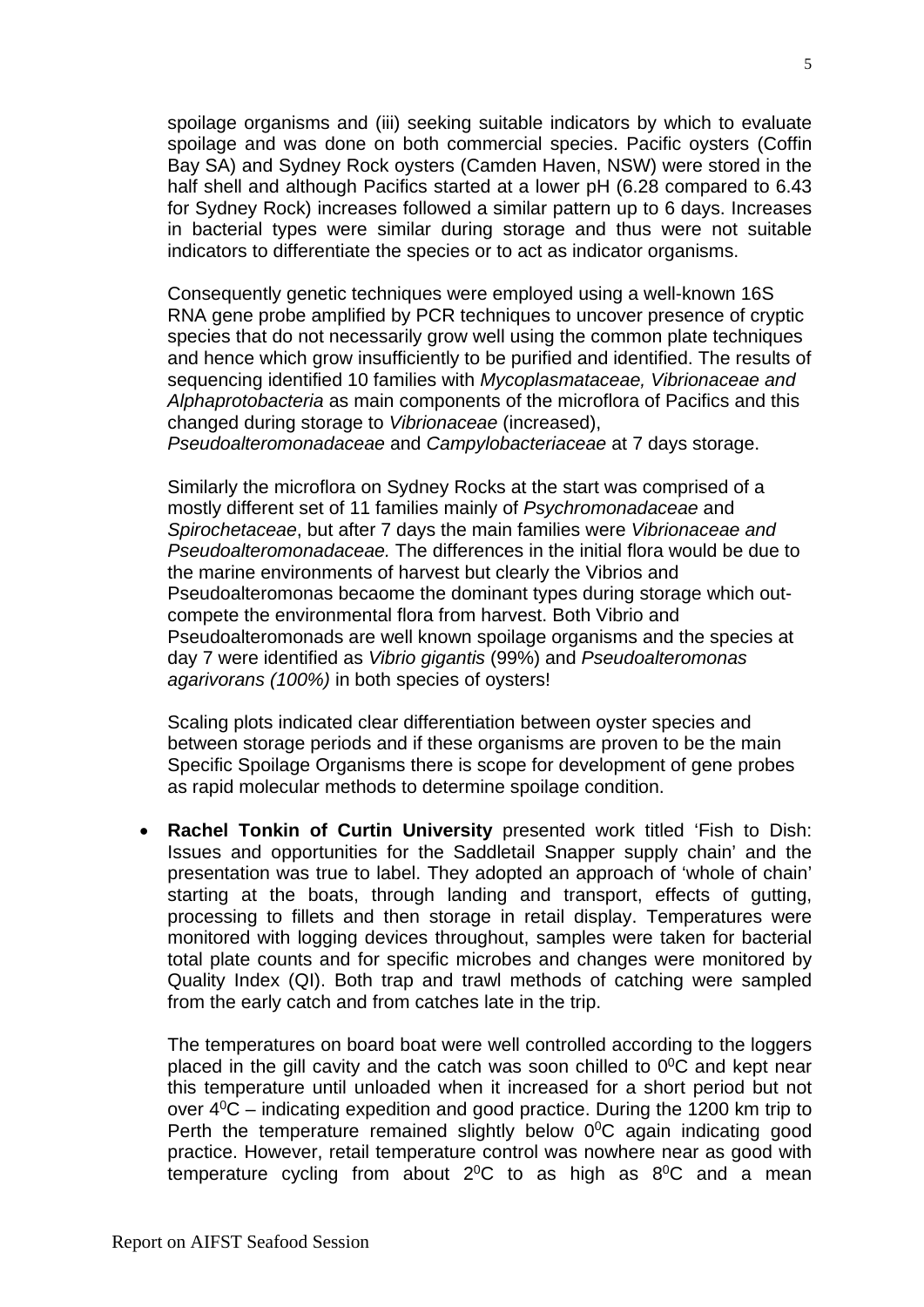temperature of  $5^{\circ}$ C! At this temperature changes occur more than twice as fast as at  $0^0C$  and shelf-life is more than halved!

Fish caught by trapping had higher microbial counts on the whole fish than those caught by trawl and this was reflected in faster spoilage. In general those caught early in the trip were not much different in bacterial count from those caught later (NB. good chilling) but they had changed more according to the Quality Index. Gutting did not reduce bacterial numbers present on the whole fish.

However, in retail display, fillets had, after 3 days unacceptable counts of 10<sup>7</sup> organisms/g, caused no doubt by high temperatures. Any delays through the chain e.g., storage of whole fish at the processors also increased the bacterial counts and the fish had higher QI scores – poorer product. The drip loss increased throughout display during retail storage being up to 20% of the original weight after 4 days representing an economic loss as well as a loss of water soluble flavours and nutrients.

The main bacterial flora were *Shewanella* and *Pseudomonas*; both well known as potent spoilage organisms. The use of sanitisers decreased the overall bacterial load on whole fish but on fillets, if the bacterial load was high, they were less effective.

In the main, these results were predictable in that delays in the chain and high temperatures result in more rapid spoilage as indicated by bacterial counts, increased drip loss and by evaluation with the Quality Index. Better temperature control and a lower temperature in retail display could more than double the display shelf-life of fillets, prevent markdowns, and improve the average standard of material for sale. Delays in getting the product to market should be minimised; better handling looks to be needed in the trap fishery. Sanitisers have limited use in mitigating previous errors but have their place if used at the right point.

**OUTCOMES ACHIEVED TO DATE:** The outcomes from these presentations are a greater general awareness of ASCRC as funder of research that can be taken up by industry and that ASCRC is fostering emerging scientists to meet future problems.

#### **(PROJECT) OUTPUTS DEVELOPED:**

The first output is this report. The second is the DVD of the sessions and the photographs which ASCRC may use for publicity or training.

#### **ABOUT THE PROJECT/ACTIVITY**

#### **BACKGROUND AND NEED**

**Need**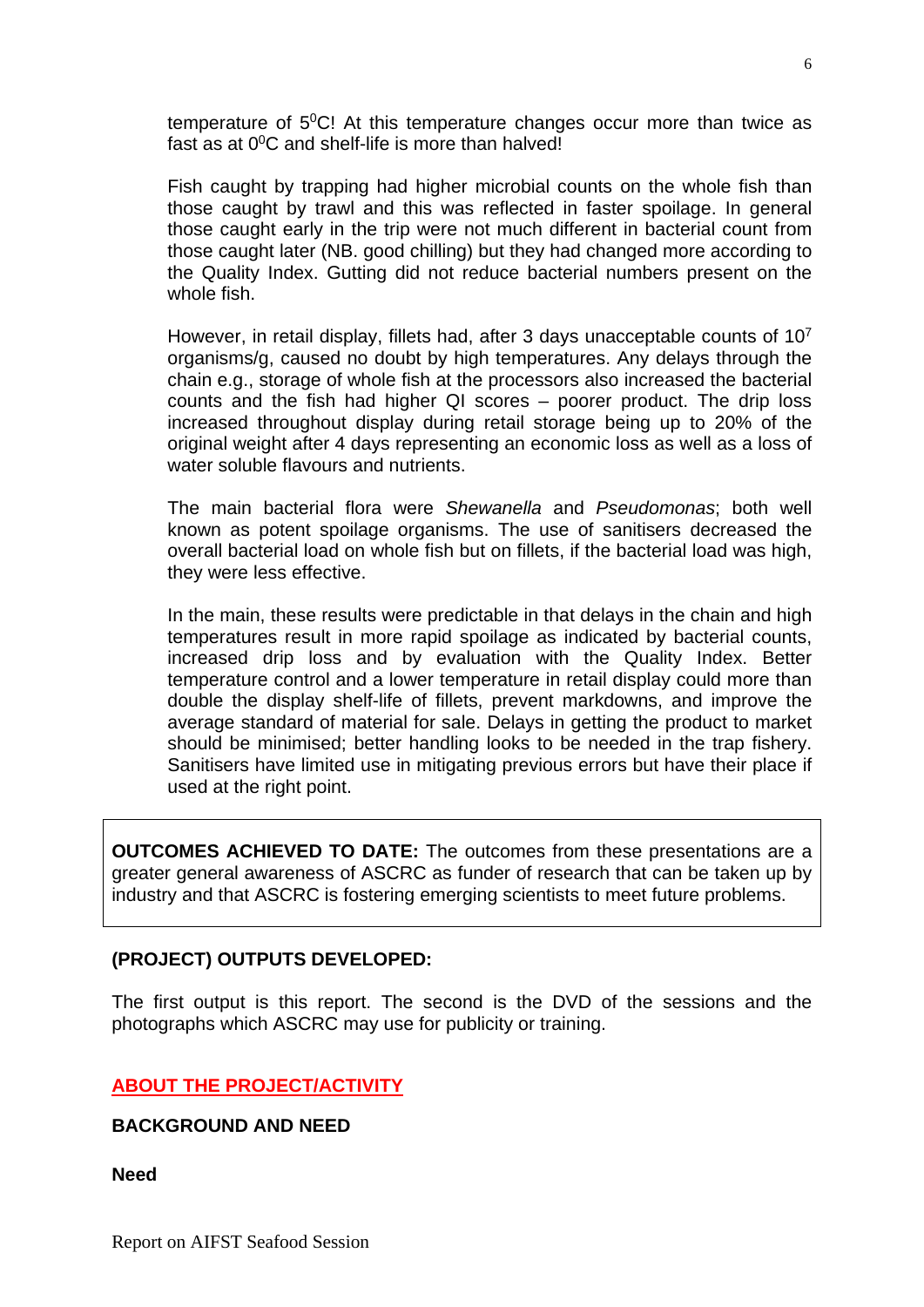There is a need to bring the outputs, implications and conclusions of some of the technical research in Program 2 to the attention of scientists, technologists and managers in the food industry, in addition to the existing approaches within the fishing industry.

The Annual Conventions of the Australian Institute of Food Science & Technology (AIFST) are a perfect opportunity to display research highlights to companies and technologists that produce seafood products for domestic and export sales. AIFST Conventions have long provided this type of opportunity (2013 will be number 46) and invariably have always included seafood research and often dedicated blocks of the program. The technical committee have allotted a prime 90 min block of the program to achieve this, but needs to support this initiative to sponsor the session, defray travel costs for speakers, or potentially to subsidise travel of a keynote speaker from oversea.

#### **Planned Outcomes and Benefits**

The main outputs are in the publicity gained for the Seafood CRC work that is directly related to the food industry. Further benefits lie in the opportunities for younger, developing researchers to display their talents and to gain experience and to meet a broader range of contacts in the food industry. Food technologies and test techniques are often common across different commodities.

#### **RESULTS**

The session at AIFST Convention was planned and held to an average audience of around 50 persons 24 of which replied to a question sheet for their opinions on the session. The session was presented in the Plenary Auditorium (capacity about 600) to facilitate video recording.

#### **1. Why did you come to this session?**

| (a) It's my field of expertise                     | 6  |
|----------------------------------------------------|----|
| (b) I was attracted by the topics and the speakers | 11 |
| (c) I wanted to learn new things                   |    |
| (d) General interest                               |    |
| (e) All of the above                               |    |

(f) Other: To update myself in new technologies; to learn applications in ovster industry

|                   | Overall<br>experience | Organisation<br>the<br>οf<br>session | Quality of<br>the<br>presenters | Quality<br>the<br>οf<br>topics |
|-------------------|-----------------------|--------------------------------------|---------------------------------|--------------------------------|
| Very<br>satisfied | 6                     | 10                                   | 6                               | 6                              |
| Satisfied         | 18                    | 14                                   | 17                              | 17                             |
| <b>Neutral</b>    |                       |                                      |                                 |                                |

#### **2.How satisfied were you with?**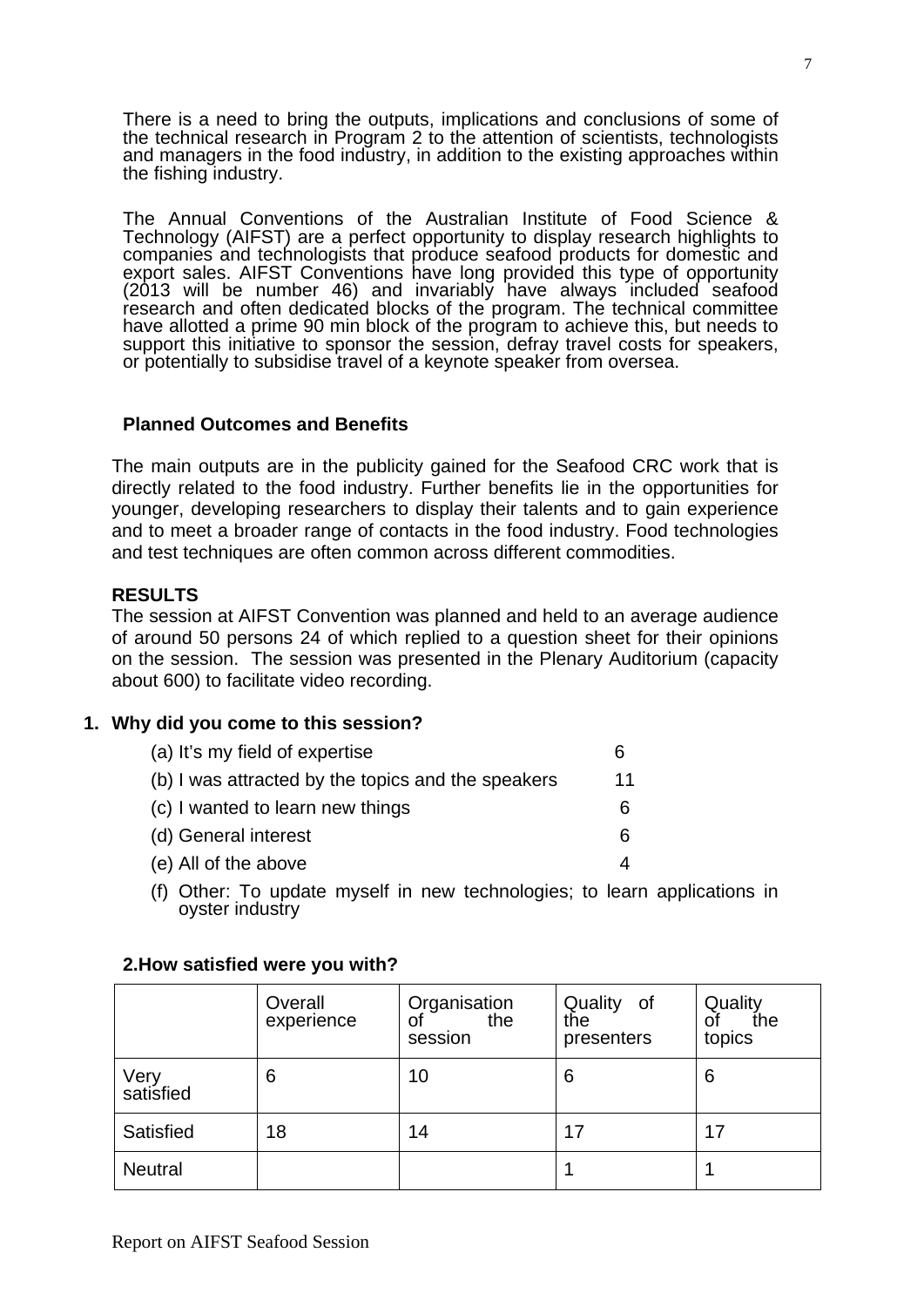| Unsatisfied |  |  |  |  |
|-------------|--|--|--|--|
|-------------|--|--|--|--|

#### **3. Did you learn something new that you can apply to your job/career?**

- Yes 20
- No 4

Other comments: Interesting topics but not related to my work

#### **4.What could we do to improve this session next year?**

- Great room but too large for the number of delegates, though good quality of AV presentations on the large screen
- More of the same!
- Tasting would be good (of fresh oysters).
- Maybe an international speaker? Less technical details?
- Emphasis on learning to further industry competitiveness.

#### **Comments on the results of the question sheet**

About 35 question sheets were distributed and 24 replies were obtained – a good proportion.

All were either satisfied or very satisfied with content and presentation

20 out of 24 learnt something new to apply to their job/career

### **INDUSTRY IMPACT**

NOTE: results of question sheets

### **A post- convention comment from an industry member who was present**

"I think your research combined with Rachel's closes the gap a little more for us, we are not a big operation (yet) so we don't have the resources to do all the testing. I am very grateful for your work it is invaluable to the industry, hopefully industry will use the information wisely. We have such a wonderful and unique resource that has so much potential we just need to get smarter about how we bring it to market." (forwarded from Tom Madigan).

### **PROJECT OUTCOMES (THAT INITIATED CHANGE IN INDUSTRY)**

Not a direct, but an indirect, outcome of this project: refer to ASCRC researchers and their organisations

#### **SUMMARY OF CHANGE IN INDUSTRY**

*(What immediate changes might be expected for business/industry?)*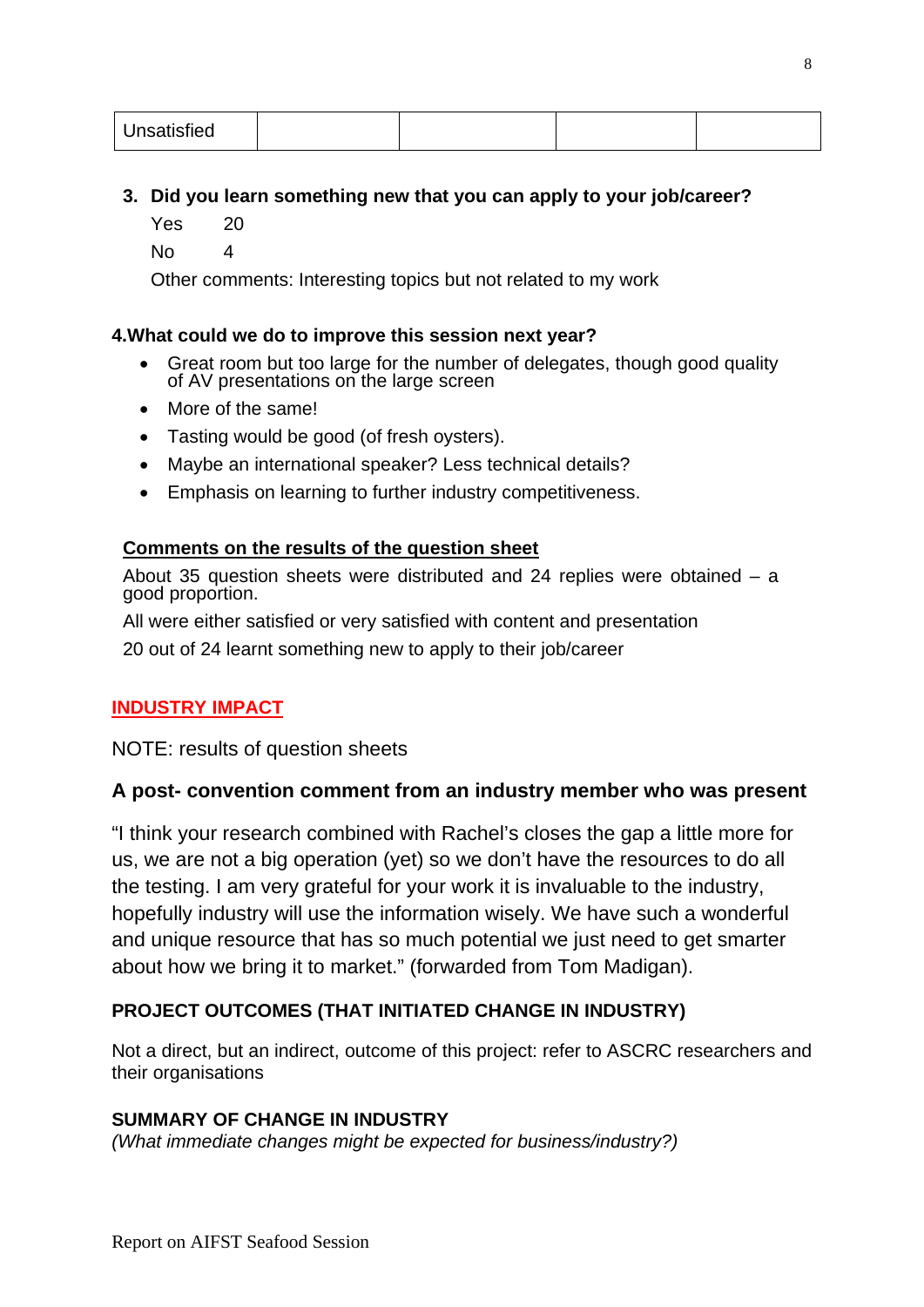Not a direct, but an indirect, outcome of this project: refer to ASCRC researchers and their organisations

#### **WHAT FUTURE AND ONGOING CHANGES ARE EXPECTED?**

*(What will be the impact?)*

Not a direct, but an indirect, outcome of this project: refer to ASCRC researchers and their organisations

#### **WHAT BARRIERS ARE THERE FOR CHANGES TO OCCUR?**

Not a direct, but an indirect, outcome of this project: refer to ASCRC researchers and their organisations

#### **IF NOT ALREADY HAPPENING, WHEN WILL THE CHANGES OCCUR?**

*(e.g. 2 businesses will adopt project findings and two more are expected to adopt findings within 12 months)*

Not a direct, but an indirect, outcome of this project: refer to ASCRC researchers and their organisations

#### **WHAT IS THE LIKELIHOOD THAT THESE CHANGES WILL OCCUR?**

*(e.g. 50% chance that four businesses will adopt project findings)?*

Not a direct, but an indirect, outcome of this project: refer to ASCRC researchers and their organisations

#### **WHAT BARRIERS ARE THERE TO ADOPTION OF THESE CHANGES AND WHAT ACTION COULD BE TAKEN TO OVERCOME THESE?**

Not a direct, but an indirect, outcome of this project: refer to ASCRC researchers and their organisations

#### **COMMUNICATION OF PROJECT/EXTENSION ACTIVITIES**

#### **WHAT IS THE OUTPUT THAT NEEDS TO BE COMMUNICATED?**

The information in this report and the photos of the session are in the hands of ASCRC for any future communication and the DVD of the session is being sent under separate cover from the media company:-

Ray Hawkins **Director** Mediavisionz

Ph: 0434 140 464 ray@mediavisionz.com.au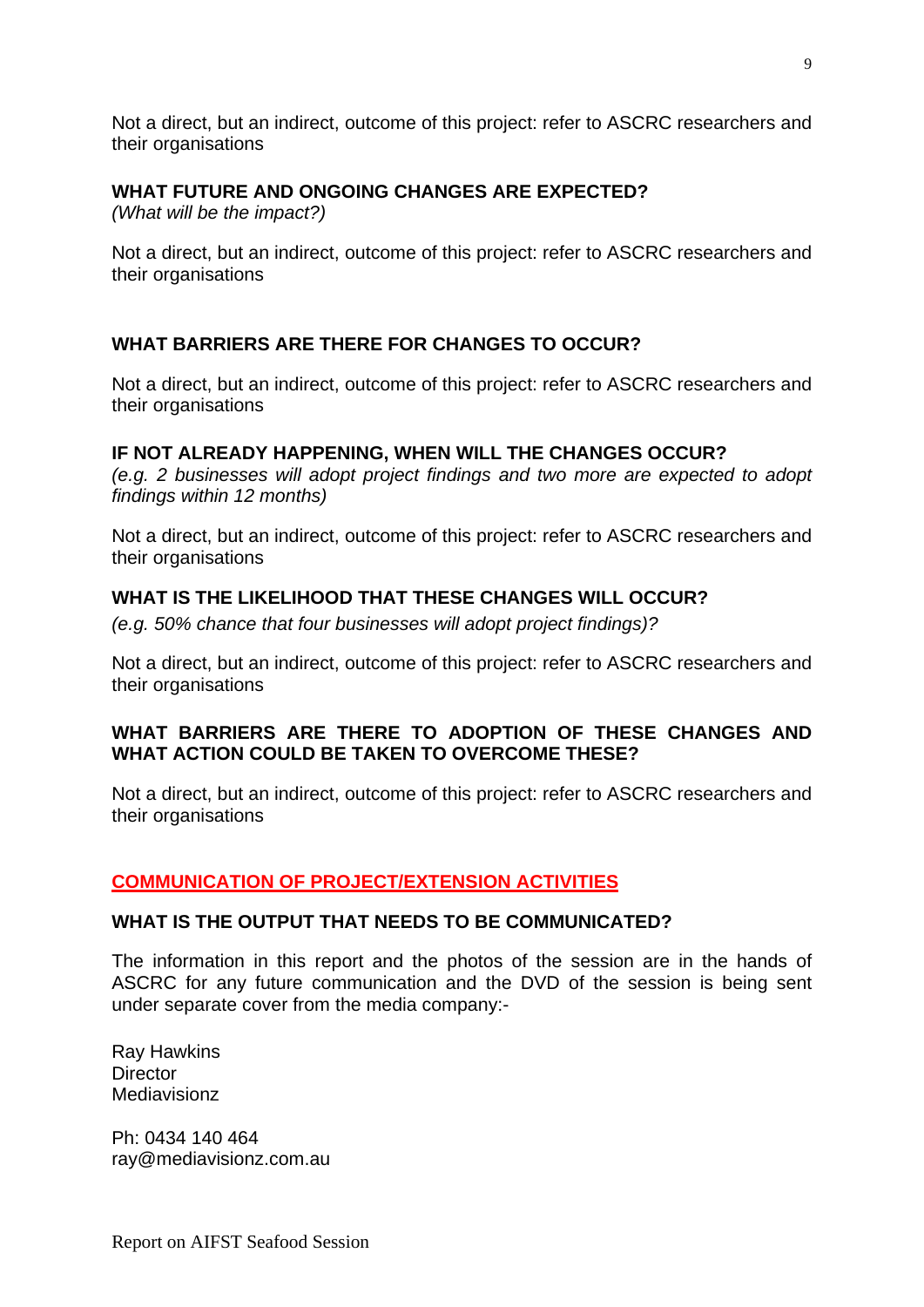#### **WHO IS/ARE THE TARGET AUDIENCE/S?**

ASCRC to decide how they proceed

#### **WHAT ARE THE KEY MESSAGES?**

ASCRC to decide how they proceed

#### **WHAT IS THE CALL TO ACTION?**

*(What is it you want people to do once you communicate the key message to them – i.e. what change of behaviour or action do you want them to take?)*

ASCRC to decide how they proceed

#### **COMMUNICATION CHANNELS**

ASCRC to decide but DVD could be copied to be shown to relevant industry meetings

#### **LESSONS LEARNED AND RECOMMENDED IMPROVEMENTS**

#### **WHAT IS YOUR FEEDBACK?**

No difficulties in arranging for good speakers, or in convincing AIFST of the value of holding a seafood session in the Convention.

#### **FURTHER ACTION REQUIRED IN REGARDS TO COMMERCIALISATION?**

*(e.g. IP protection, licensing, sales, revenues etc)*

Outside the scope of this project

#### **ACKNOWLEDGEMENTS**

#### **APPENDIX Speaker Bios and Abstracts**

#### **1.Seafood technology: Where have we been and where are we going?**

#### **Graham Fletcher BSc B.Comm Team Leader Seafood Technologies, Plant & Food Research, Auckland NZ**

A microbiologist by training Graham has about 30 years extensive experience in many aspects of seafood science, technologies and processing and collaborates with other Institutes across the globe. With main interests in safety, spoilage, shelflife, processing and packaging of chilled seafood and other foods some current projects include:

Seafood safety. Focused on understanding factors contributing to risk and on developing controls for Listeria and Vibrio organisms.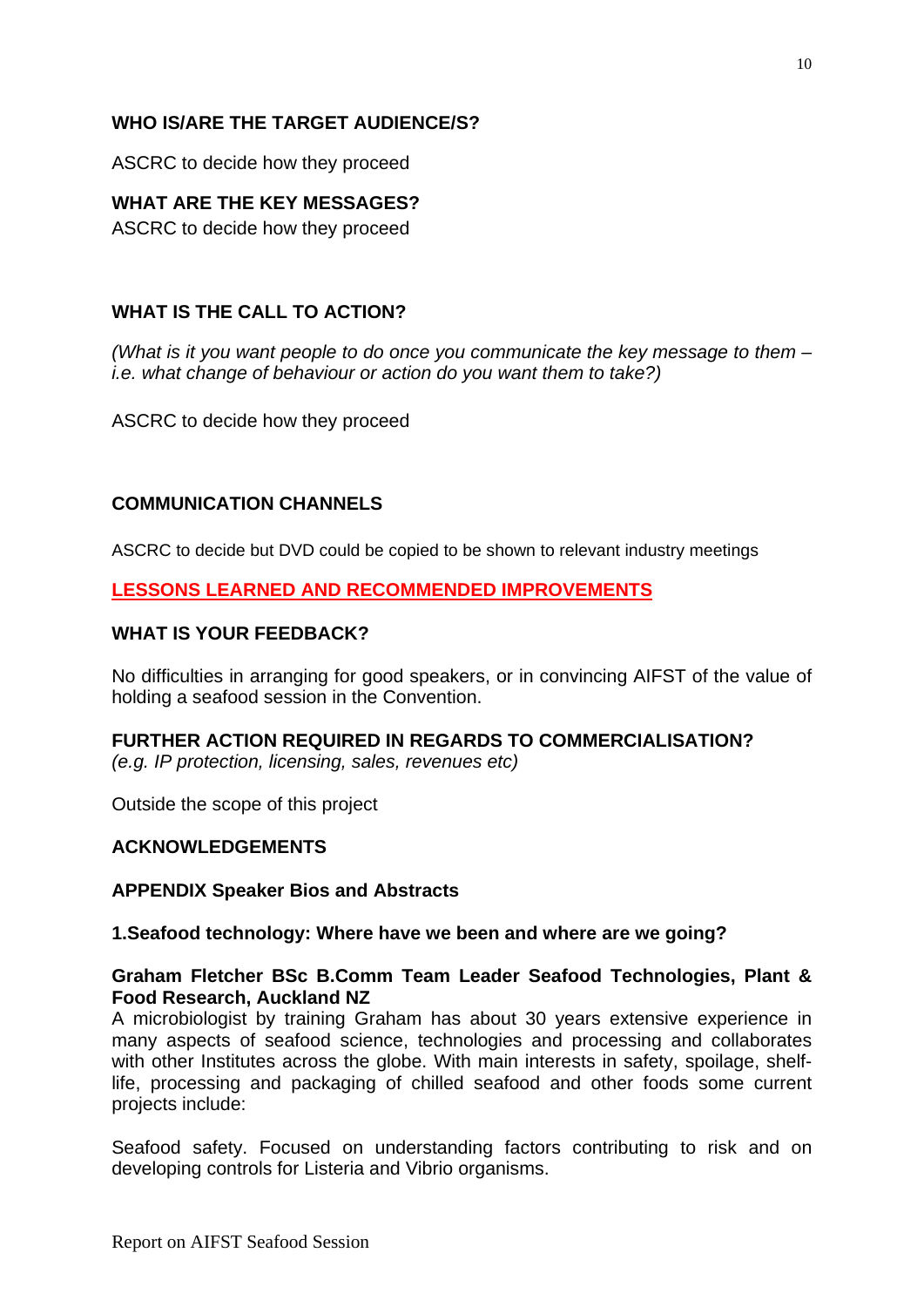Seafood packaging. Evaluating novel antimicrobial films and thermally efficient packaging.

Optimisation chilled fish. Developing quality index assessment (QIM) scoresheets for whole fish, applying modified atmosphere packaging and soluble gas stabilisation to fillets and evaluating options for thawed fillets.

Ultra high pressure processing (HPP) of seafood and horticultural products. Determining and modelling the effect of HPP parameters on unique food characteristics, safety, quality and texture.

Graham.fletcher@plantandfood.co.nz

#### **Graham Fletcher**



Seafood technology: Where have we been and where are we going? Graham C. Fletcher The New Zealand Institute for Plant & Food Research Limited Private Bag 92169, Auckland Mail Centre, Auckland 1142, New Zealand Tel: +64 9 926 3512 Mob: +64 27 4511 755. Email: Graham.Fletcher@plantandfood.co.nz

Although in some ways the business of catching and marketing seafood has not changed much over the last 50 years, in other ways there have been major changes. This presentation will draw from 30 years of research experience in the New Zealand seafood industry as well as provide an overview of innovations from around the world. Recent changes will be highlighted, as well as changes appearing on the near and distant horizons. Changes in harvesting and transport methods, processing plant design, increased mechanisation, new packaging technologies, novel means of preventing microbial spoilage and assuring quality, changing responses to food safety challenges, new by-products and new convenience product forms for today's consumer lifestyle will all be considered.

#### **2. Name:** Carl Paulo

**Email:** carl.paulo@daff.qld.gov.au

**Phone:** (07) 3276 6027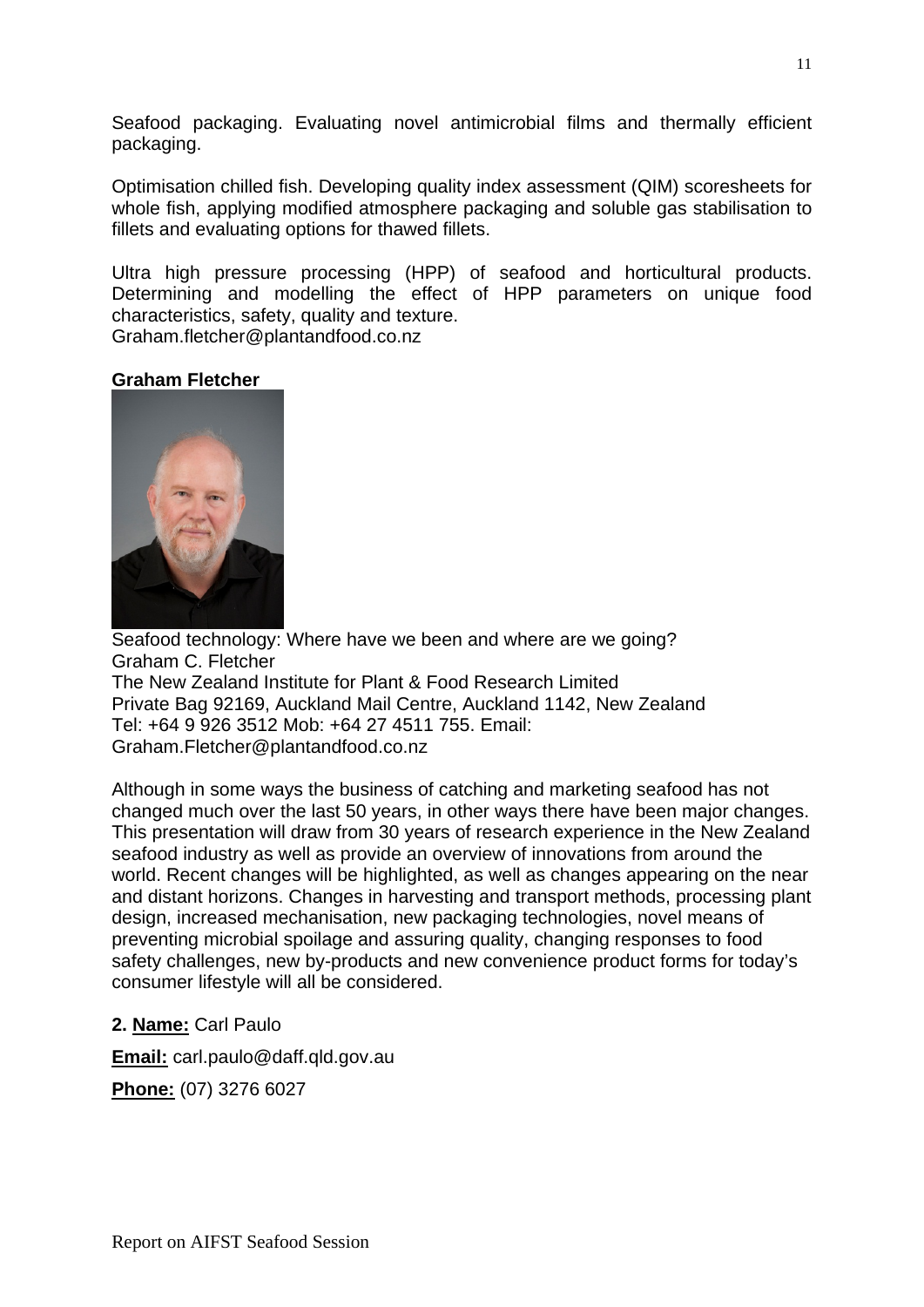

Assuring techniques to minimise deterioration in frozen cooked aquaculture prawns.

**Bio:** Carl Paulo is a food researcher who specialises in post-harvest value-adding within the seafood industry. Graduating with a Master of Biotechnology from the University of Queensland, Carl took up a position within the Queensland Department of Agriculture, Fisheries and Forestry. In the role for over 6 years, he has been applying his expertise to projects aimed at assisting various seafood sectors. Notable projects include identifying practices to maximise survivability of mud crabs through the supply chain, methods to mitigate muddy flavours in barramundi, developing a rapid detection method for ciguatera toxins in fish and identifying factors that contribute to toughness in cooked saddletail snapper. His current research focus is on natural methods to improve the quality of chilled and frozen farmed prawns.

## **Assuring techniques to minimise deterioration in frozen cooked aquaculture prawns.**

#### **Abstract:**

In 2010-11 the national production of aquaculture prawns was 3,970 tonnes with Black Tiger prawn (*Penaeus monodon*) the most cultivated. Of total production roughly 40% are sold chilled and 60% frozen. The higher proportion of frozen prawns is a factor of a short production season, dictated by warm climates, and the continuous year-round demand from consumers. When purchasing, the main decision drivers for consumers are appearance with a prawn of red / orange colouration highly desirable. Unfortunately, during extended frozen storage prawn colour will progressively fade towards a paler / yellow hue. This poses a significant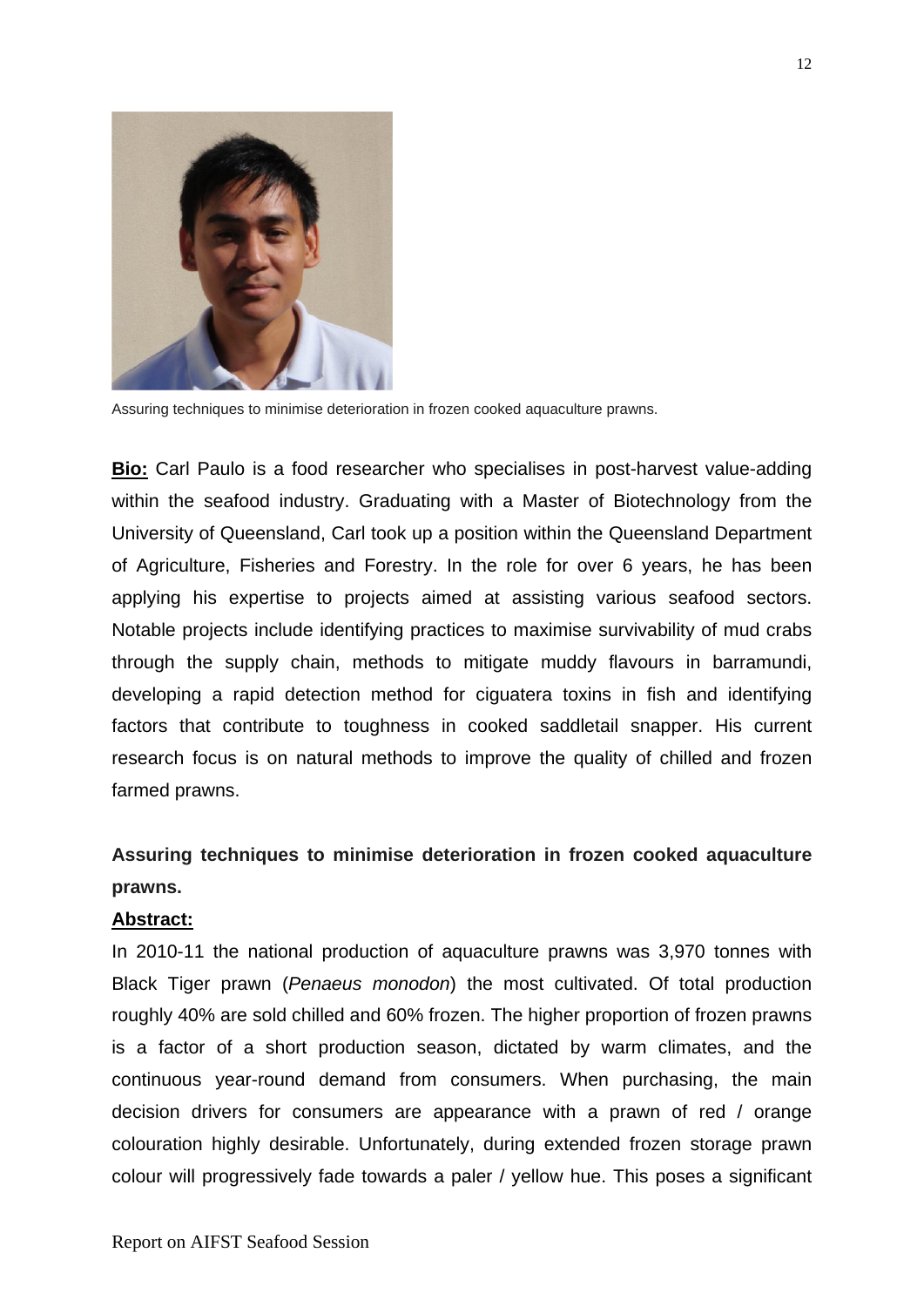challenge to the industry as supermarkets require a minimum colour grade with any loss of colour directly translating to a loss in consumer acceptability and ultimately price discounts and profit losses. This study investigates the rate of colour loss during frozen storage as well as methods to mitigate colour degradation. Over a period of 18 months the L\*a\*b\* colour space of frozen prawns was mapped. The carotenoid primarily associated with crustacean colour, astaxanthin, was also quantified by way of HPLC-MS. It was found that temperature, coating prawns in ice (glazing) and inclusion of natural plant extracts within the glaze were effective in limiting colour degradation. Based on findings industry is presented with several options available to improve the colour and quality of frozen prawns during extended storage periods.

#### 3. Tom Madigan

"Using culture-based and culture-independent techniques to assess microbial spoilage of Australian oysters"



#### **Short Bio**

Tom has worked with the South Australian Research and Development Institute undertaking seafood research in the areas of food safety and product development for nearly 10 years. He has worked on projects in a wide variety of areas including evaluating the prevalence of marine pathogens, analysis of supply chains, modified atmosphere packaging and analysis of seafood spoilage.

Tom.Madigan@sa.gov.au

#### **Microbial spoilage of Australian oysters**

Thomas Madigan <sup>1,2</sup>, Nathan Bott <sup>2</sup>, Valeria Torok <sup>2</sup>, Nigel Percy <sup>2</sup>, John Carragher <sup>3</sup>, Miguel de Barros Lopes<sup>1</sup>, Andreas Kiermeier<sup>2</sup>

- <sup>1</sup> University of South Australia
- <sup>2</sup> South Australian Research and Development Institute
- <sup>3</sup> Logifish Consulting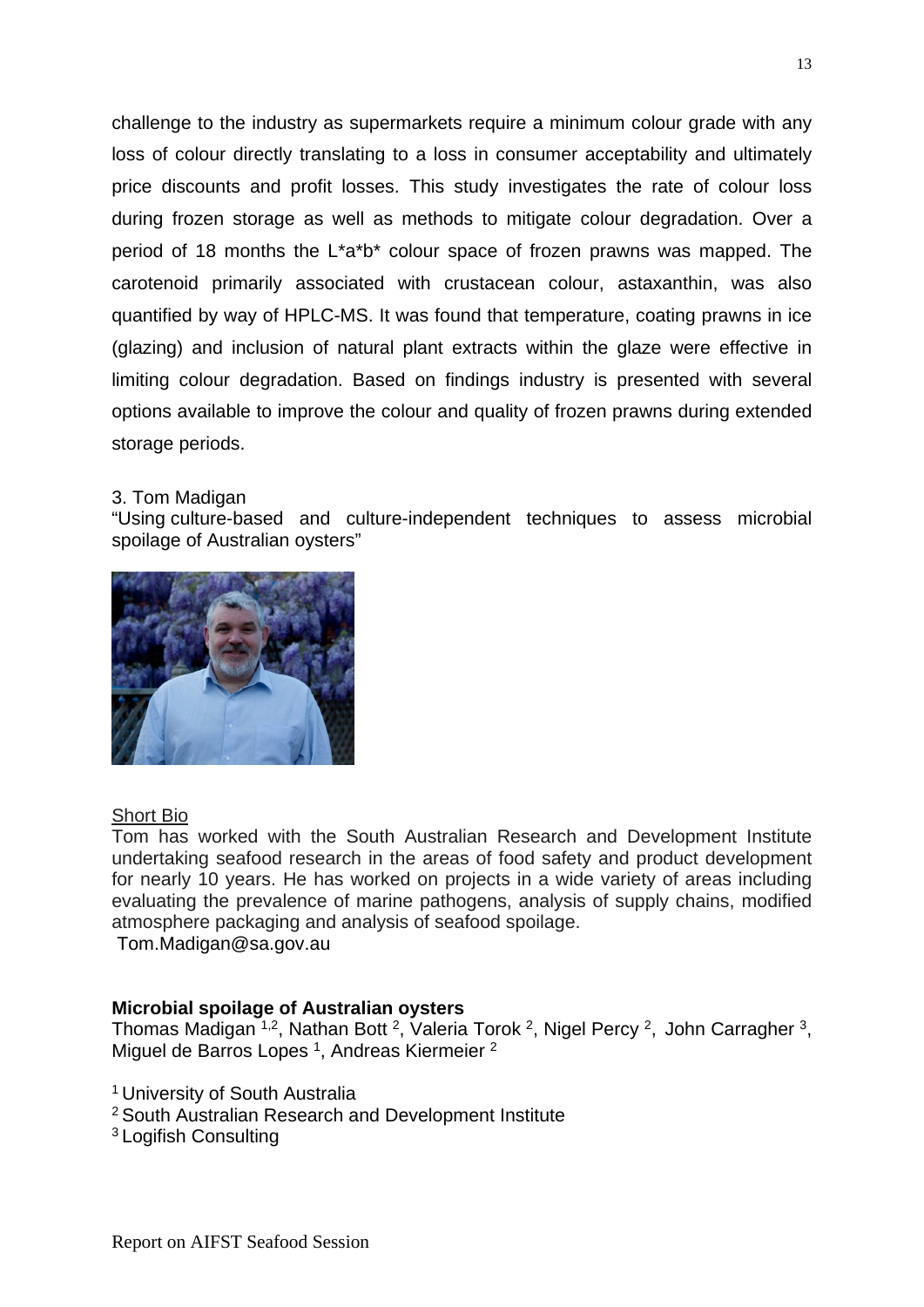Spoilage of fresh oysters is complex and includes the metabolic activities of microbial organisms and other biochemical reactions. The aim of this study was to assess microbial spoilage profiles of half shell Pacific and Sydney rock oysters using both a culture-dependent and a culture-independent approach. Odour and pH of oyster meats were also recorded to provide context to microbial profiles. Estimation of microbiological counts by traditional plating of oyster homogenates highlighted the growth of psychrotrophic bacteria with increases in standard plate counts and counts of presumptive *Vibrio* and *Shewanella*. The pH profiles fluctuated with an overall increase at Day 7 in both oyster species. This pattern differs to results reported elsewhere and may be associated with low prevalence of lactobacilli and yeasts. The culture-independent analysis revealed that the majority of bacteria in fresh (Day 0) oysters represented taxa that have not been cultured and systematically described. During storage, an increasing domination of Proteobacteria was noted in both oyster species and sequence analysis indicated that the dominant sequences at Day 7 related to *Arcobacter, Colwellia, Pseudoalteromonas* and *Vibrio. Pseudoalteromonas* and *Vibrio* were dominant in both oyster species at end of storage and gene targets from these bacteria may make ideal molecular targets to objectively measure oyster freshness.

#### **4.Rachel Tonkin**

Rachel graduated from the University of Western Australia in 2005 completing a Bachelor of Science with honours. She has since been involved in a number of fishery related projects, investigating the microbiological aspects of different seafood. She was very keen to continue in this line of work and decided to complete a PhD focussing on food microbiology and ways to improve the quality of fresh fish. Rachel is now working at the Centre of Science, Seafood and Health at Curtin University with experiments to improve the practices of the Australian seafood industry and the standard of the product.



Fish to Dish: issues and opportunities for the saddletail snapper supply chain R. Tonkin<sup>1</sup> J. Howieson<sup>1</sup>, F. Denham<sup>1</sup>, L. Fuentes<sup>1</sup>, Centre of Excellence for Science, Seafood and Health, Curtin University, Australia<sup>1</sup>.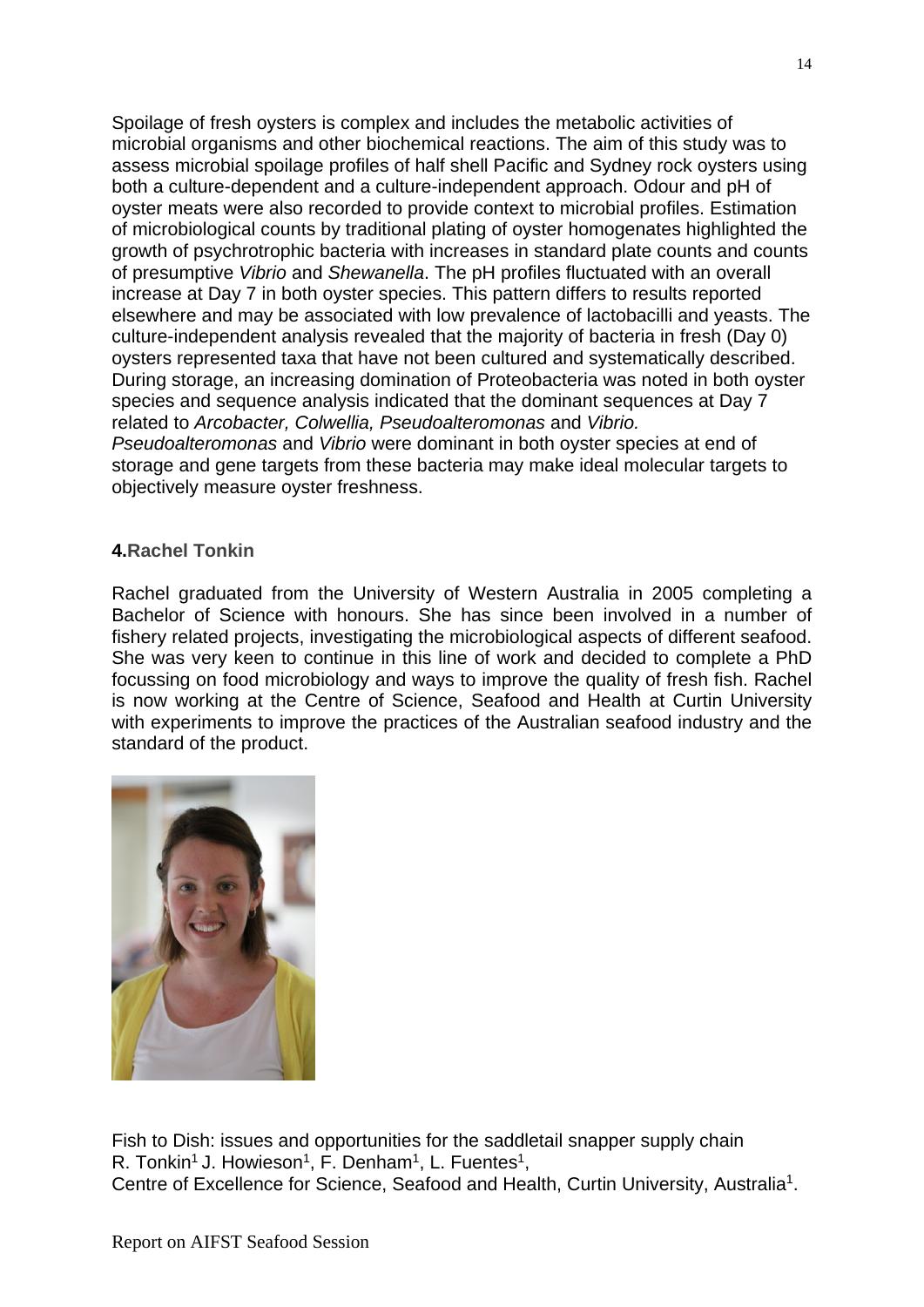Through chain monitoring from harvest to retail was completed for saddletail snapper trawl harvested in Exmouth, delivered to Perth, processed into fillets and sold at retail. The quality monitoring of saddletail snapper involved continuous temperature logging, sensory analyses, microbiological testing (total plate count (TPC) and spoilage organisms) and measuring drip loss. Temperature monitoring highlighted spikes experienced during unload and throughout various points of storage in retail outlets. The sensory and microbiological analyses paired with previous research performed on whole saddletail snapper indicated that the composition and enumeration of the bacterial populations present on the fillets vary through storage with time and such variation can be shown to affect shelf life. How the fish were stored also has an impact. Interestingly, shelf life did not appear to vary between fish harvested early and late in the 14 day trawl journey. Changes to the supply chain based on the results have included adjustments to post harvest handling, better temperature control, and use of the Quality Index (QI) through chain to monitor quality. The result has been a better quality product which has a longer shelf life. By analysing the results from the fishing industry of today we hope to promote a higher quality of fish into the future.



Graham Fletcher of Plant & Food Research NZ sets the scene with an overview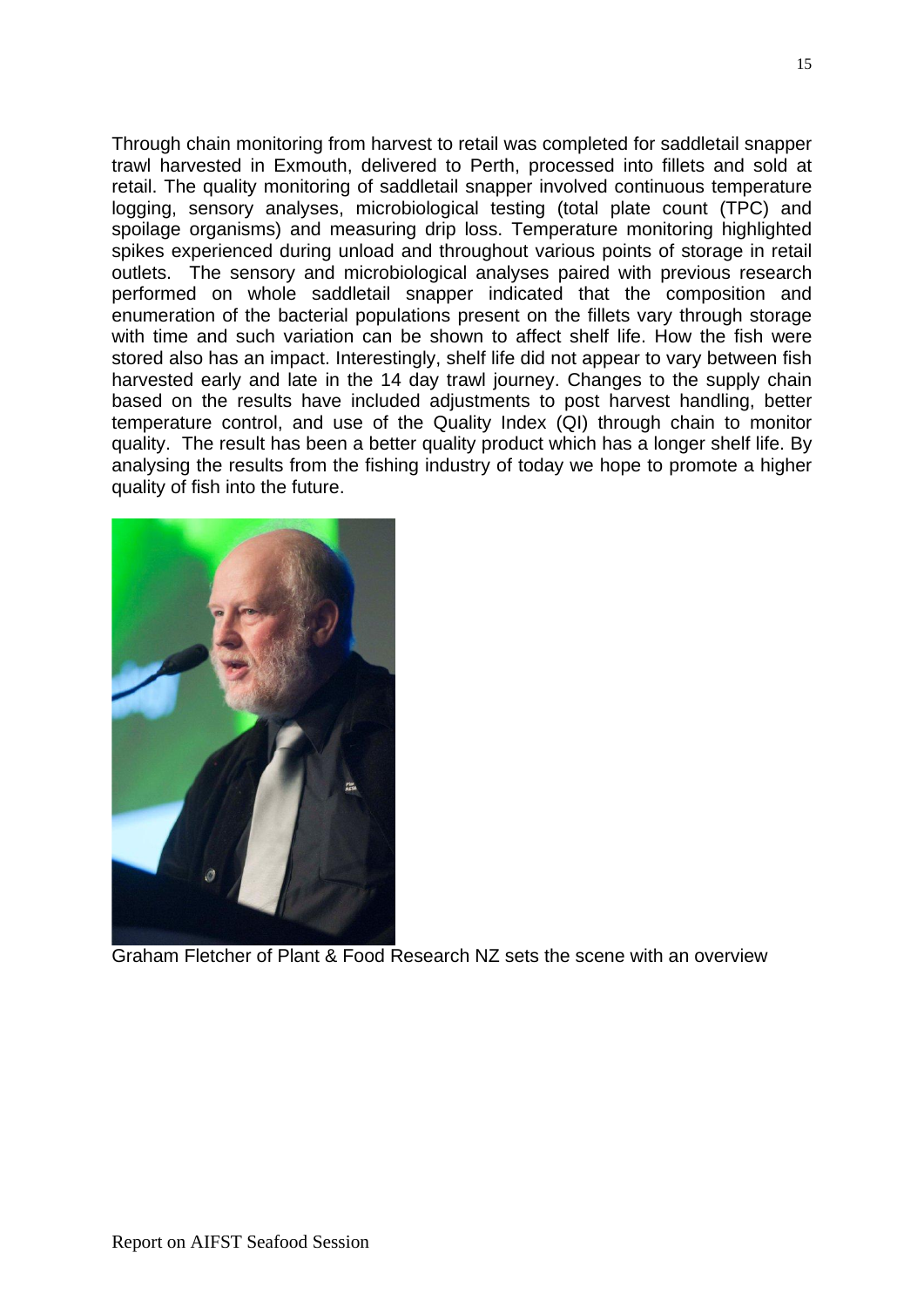

Carl Paulo of QDAFF explains the techniques for maintaining colour in cooked frozen prawns.



The panel from left Rachel, Tom, Carl & Allan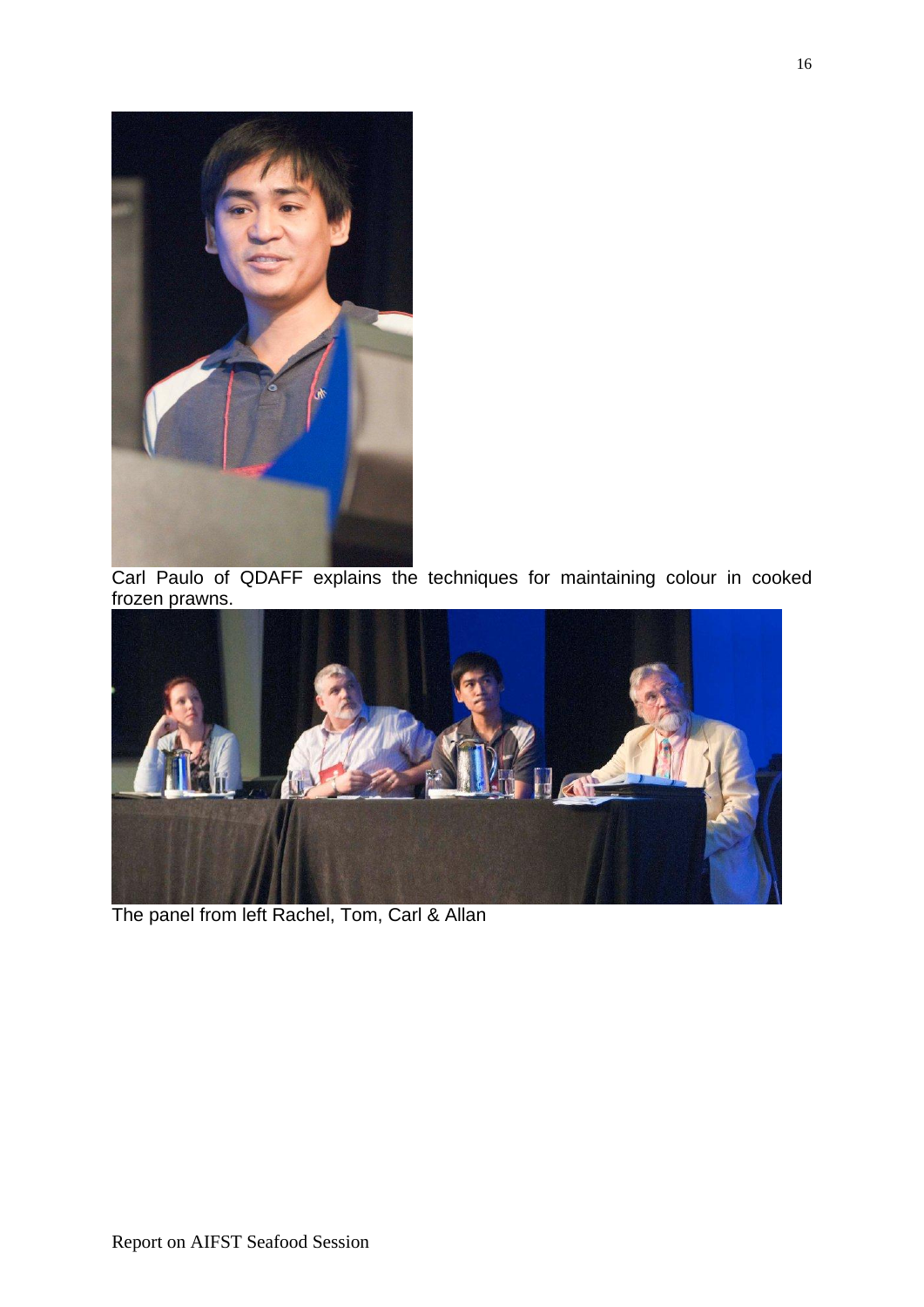

Tom Madigan of SARDI explains the tricks in identifying the spoilage bacteria in oysters